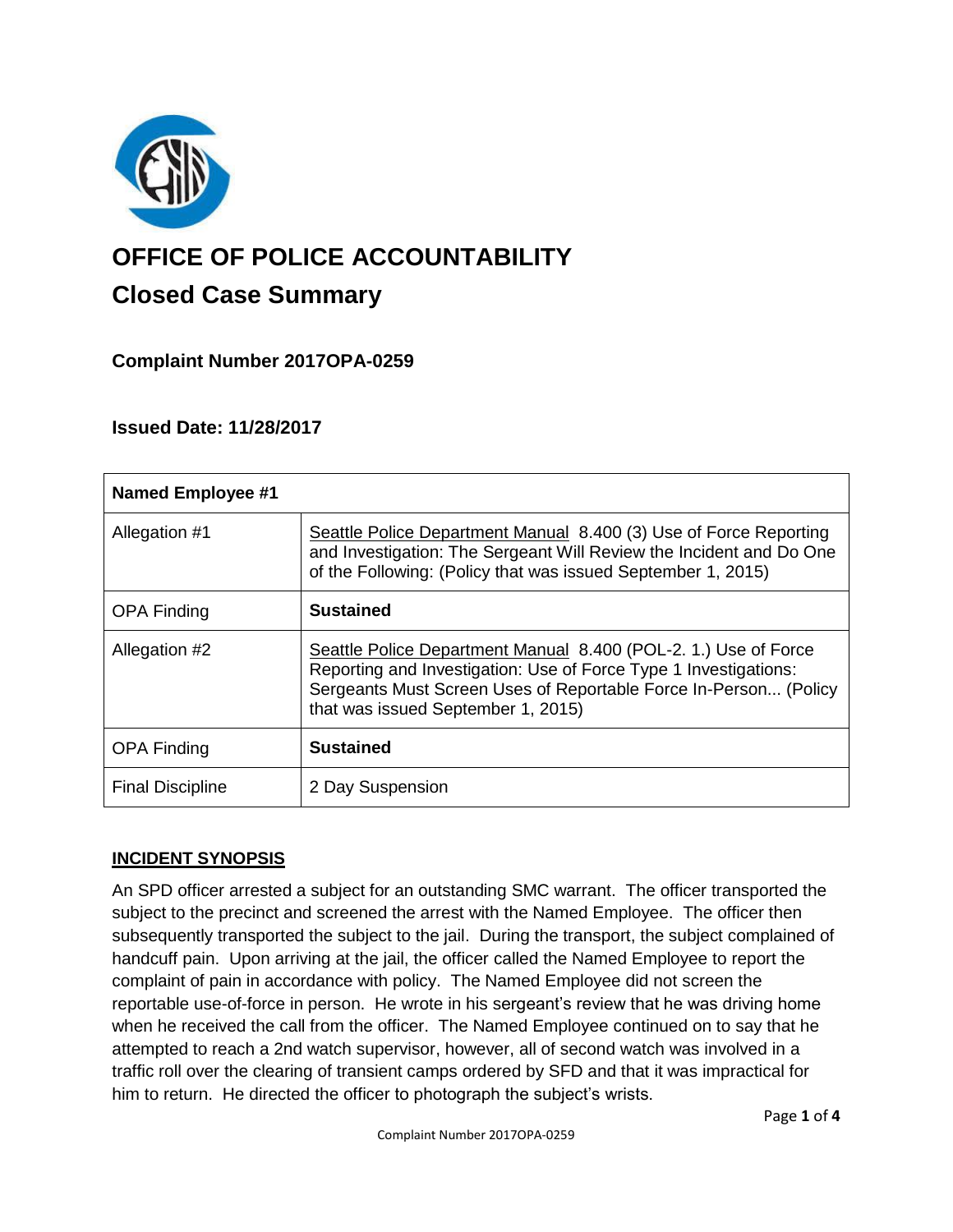#### **COMPLAINT**

The complainant, a supervisor within the Department, alleged that the Named Employee received a report from a subordinate that a prisoner he had transported to jail had complained of handcuff pain. The Named Employee had left work for the day and did not direct the subordinate to request an on-duty supervisor respond to the jail as required, nor did he respond back himself to screen the force incident. The Named Employee directed the subordinate to photograph the suspect's wrists prior to returning and completing a Blue Team Type I report for handcuffing.

#### **INVESTIGATION**

The OPA investigation included the following actions:

- 1. Review of the complaint memo
- 2. Review of In-Car Videos (ICV)
- 3. Search for and review of all relevant records and other evidence
- 4. Interviews of SPD employees

#### **ANALYSIS AND CONCLUSION**

On the date in question, an SPD officer arrested a subject based on an outstanding misdemeanor warrant. (Officer Moore Type I Use of Force Report.) The officer handcuffed the subject, both gauged and double-locked the handcuffs, and transported the subject to the precinct, where the arrest was screened by Named Employee #1. (Id.) At the time of the handcuffing, during transport to the precinct, and when the arrest was screened, no complaint of pain was made. (See id.) The officer then transported the subject to the jail. During that transport, however, the subject "started moving around in the back seat and moaning." (Id.) The subject then "said that the handcuffs were too tight." (Id.) The officer initially told the subject to sit back in the indent in the seat in order to minimize discomfort, and, upon arrival at the jail, inspected the handcuffs and the subject's wrist. (Id.) The officer believed that the handcuffs were not too tight and ensured that they were double-locked. (Id.) The officer further did not observe any injuries to the subject's wrists; however, pursuant to policy, he reported the force to his sergeant, Named Employee #1. (Id.)

Manual Policy 8.400-POL-1(3) requires that upon verbal notification by an officer of a reportable use of force, a sergeant "will review the incident" and do one of the following: (1) classify the investigation as a Type I use of force; (2) classify the investigation as a Type II use of force; or (3) call the FIT captain and screen a Type III response by FIT.

The elements of the sergeant's review of an incident are set forth in Manual Policy 8.400-TSK-2, and include, among other requirements in the context of a Type I investigation: screening the incident in person, which involves an immediate response to the scene unless it would be impractical and photographing of the alleged injury or area of pain. As the OPA Director found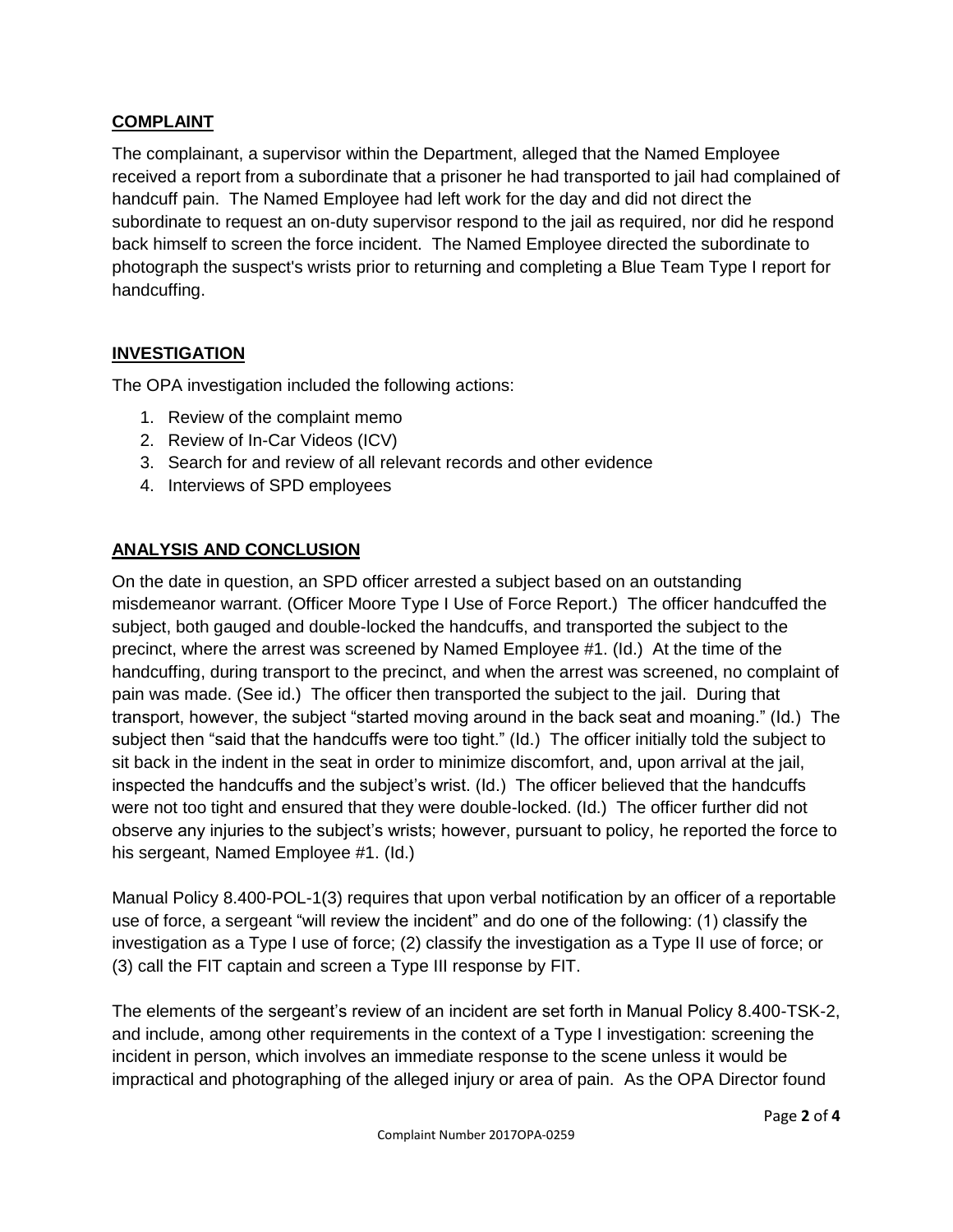(as explained in detail below) that Named Employee #1 violated 8.400-POL-2, it informed his conclusion that Named Employee #1 was also in violation of 8.400-POL-1(3).

Manual Policy 8.400-POL-2 requires, among other conduct, that "sergeants must screen uses of reportable force in-person with the involved officer and the subject, unless impracticable, prior to the subject being booked or released."

Upon the complainant stating that the handcuffs were too tight and causing him pain, the officer notified Named Employee #1 of the complaint by telephone. (See Officer Moore OPA Interview, at pp. 2-3; NE#1 OPA Interview, at p. 2.) At the time of the call, which Named Employee #1 identified as approximately 1130 hours, Named Employee #1 was in his personal vehicle driving home on the freeway. (NE#1 OPA Interview, at p. 2.) Named Employee #1 had gone off duty right after the arrest. (Id.)

During their conversation, Named Employee #1 asked the officer if there were any injuries and the officer relayed that there were not. (Officer Moore OPA Interview, at p. 3.) Named Employee #1 then instructed the officer to take photographs of the claimed injuries, to create a Type I Use of Force Blue Team entry, and to upload the photographs into the DEMS (Digital Evidence Management Software) system. (See id.) Named Employee #1 did not instruct the officer to call another supervisor to come to the scene. (See id.)

At his OPA Interview, Named Employee #1 claimed that he did not screen the force in person because it was impractical. (NE#1 OPA Interview, at p. 3.) His explanations for why it was impractical were: (1) he was off duty; and (2) he was in bumper to bumper traffic leaving the City and turning around and driving to the jail would have taken 30 to 45 minutes. (See id. at pp. 3, 4-5.)

First, at the time of the incident, Named Employee #1 was working first watch. As such, according to information provided on SPD's website, his shift would have lasted from either approximately 0300 hours to 1200 hours or 0330 hours to 1230 hours. (See http://www.seattle.gov/police/about-us/about-policing/patrol.) Based on Named Employee #1's own statements, he had thus left work at least 30 minutes early and was driving home during his shift. Moreover, and importantly, he was still technically on his shift when he received the call from the officer reporting the force.

Second, even if the OPA Director found that it was impractical for Named Employee #1, himself, to respond to the scene, he failed to take sufficient steps to ensure that another sergeant screened the force in person. During his OPA interview, Named Employee #1 claimed that, at the time the force was reported to him, there had just been a shift change coupled with a significant accident on the freeway and law enforcement action with regard to a homeless encampment. (NE#1 OPA Interview, at pp. 4-5.) As a result, Named Employee #1 claimed that he "knew [other supervisory personnel] were busy." (Id. at p. 3.) Named Employee #1 stated in his OPA interview that, based on his presumption that everyone was "tied up," he took no action to reach another sergeant. (Id. at p. 4.) Notably, a review of the RMS system confirmed that